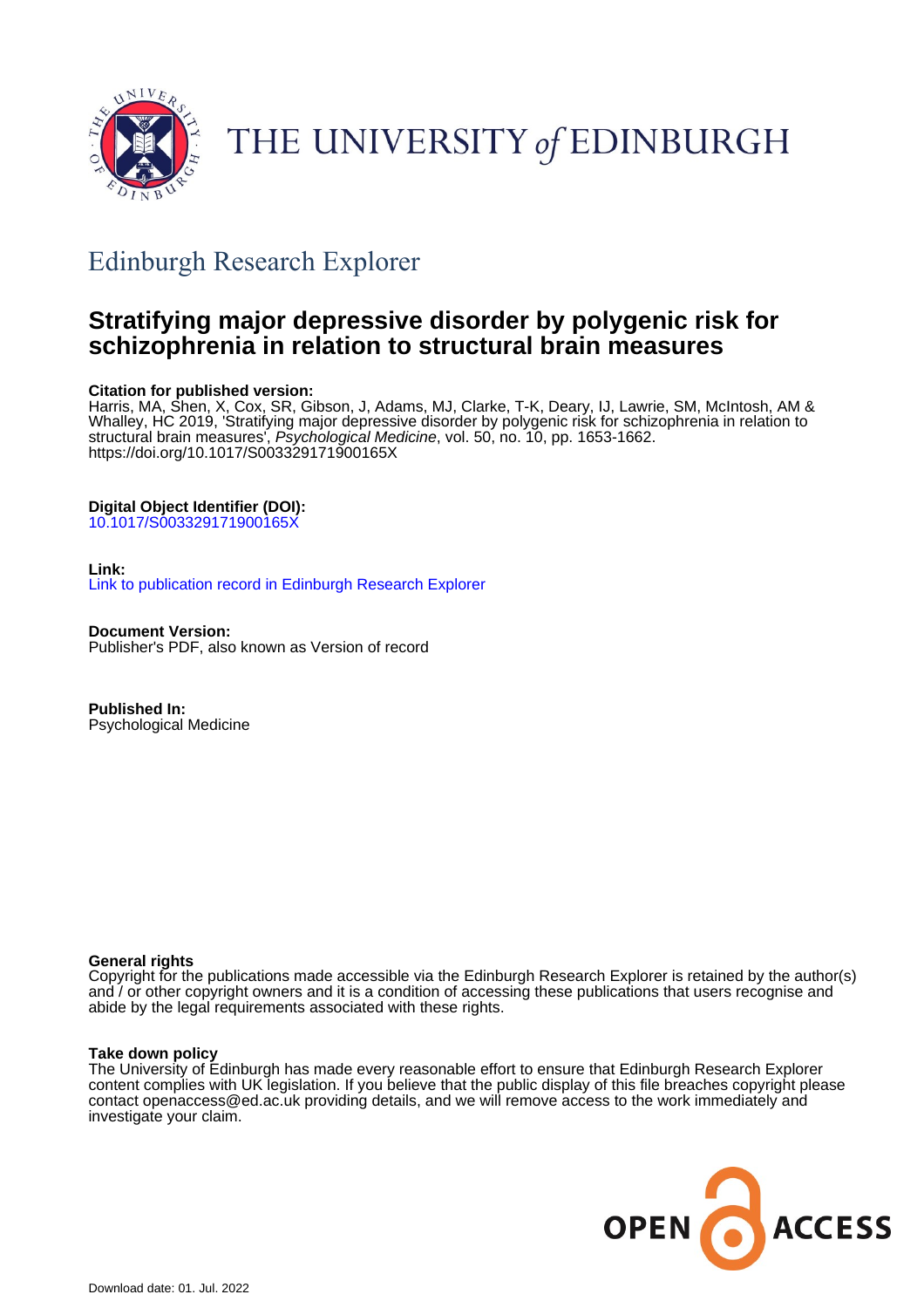[cambridge.org/psm](https://www.cambridge.org/psm)

## Original Article

Cite this article: Harris MA et al (2019). Stratifying major depressive disorder by polygenic risk for schizophrenia in relation to structural brain measures. Psychological Medicine 1–10. [https://doi.org/10.1017/](https://doi.org/10.1017/S003329171900165X) [S003329171900165X](https://doi.org/10.1017/S003329171900165X)

Received: 11 September 2018 Revised: 28 May 2019 Accepted: 19 June 2019

#### Key words:

Cortical thickness; fractional anisotropy; heterogeneity; major depressive disorder; polygenic risk; schizophrenia; subtypes

#### Author for correspondence:

Mathew A. Harris, E-mail: [mat.harris@ed.ac.uk](mailto:mat.harris@ed.ac.uk)

© Cambridge University Press 2019. This is an Open Access article, distributed under the terms of the Creative Commons Attribution licence (http://creativecommons.org/licenses/ by/4.0/), which permits unrestricted re-use, distribution, and reproduction in any medium, provided the original work is properly cited.



## Stratifying major depressive disorder by polygenic risk for schizophrenia in relation to structural brain measures

Mathew A. Harris<sup>1</sup> **D**, Xueyi Shen<sup>1</sup> **D**, Simon R. Cox<sup>2,3</sup> **D**, Jude Gibson<sup>1</sup> **D**, Mark J. Adams<sup>1</sup> **(b**[,](https://orcid.org/0000-0002-1733-263X) Toni-Kim Clarke<sup>1</sup> **b**, Ian J. Deary<sup>2,3</sup> **b**, Stephen M. Lawrie<sup>1</sup> **b**,

Andrew M. McIntosh<sup>1,3</sup> and Heather C. Whalley<sup>1</sup> **D** 

 $^1$ Division of Psychiatry, University of Edinburgh, Edinburgh, UK; <sup>2</sup>Department of Psychology, University of Edinburgh, Edinburgh, UK and <sup>3</sup>Centre for Cognitive Ageing and Cognitive Epidemiology, University of Edinburgh, Edinburgh, UK

## Abstract

Background. Substantial clinical heterogeneity of major depressive disorder (MDD) suggests it may group together individuals with diverse aetiologies. Identifying distinct subtypes should lead to more effective diagnosis and treatment, while providing more useful targets for further research. Genetic and clinical overlap between MDD and schizophrenia (SCZ) suggests an MDD subtype may share underlying mechanisms with SCZ.

Methods. The present study investigated whether a neurobiologically distinct subtype of MDD could be identified by SCZ polygenic risk score (PRS). We explored interactive effects between SCZ PRS and MDD case/control status on a range of cortical, subcortical and white matter metrics among 2370 male and 2574 female UK Biobank participants.

Results. There was a significant SCZ PRS by MDD interaction for rostral anterior cingulate cortex (RACC) thickness ( $\beta$  = 0.191,  $q$  = 0.043). This was driven by a *positive* association between SCZ PRS and RACC thickness among MDD cases ( $\beta$  = 0.098,  $p$  = 0.026), compared to a negative association among controls ( $\beta$  = -0.087, p = 0.002). MDD cases with low SCZ PRS showed thinner RACC, although the opposite difference for high-SCZ-PRS cases was not significant. There were nominal interactions for other brain metrics, but none remained significant after correcting for multiple comparisons.

Conclusions. Our significant results indicate that MDD case-control differences in RACC thickness vary as a function of SCZ PRS. Although this was not the case for most other brain measures assessed, our specific findings still provide some further evidence that MDD in the presence of high genetic risk for SCZ is subtly neurobiologically distinct from MDD in general.

Major depressive disorder (MDD) is a prevalent and frequently disabling psychiatric disorder, associated with prolonged low mood, although many unique symptom combinations may lead to the same diagnosis (Gallo and Rabins, [1999](#page-9-0); Kennedy, [2008](#page-9-0)). The high clinical heterogen-eity suggests that MDD may group together a number of disease subtypes (Fava et al., [1997](#page-8-0); Baumeister and Parker, [2012;](#page-8-0) van Loo et al., [2014](#page-10-0)). Differences in clinical presentation may reflect differences in aetiology and underlying neurobiological mechanisms. Identifying subtypes of MDD is therefore likely to be a crucial step toward more effective diagnosis and treatment of affected individuals, as well as providing better targets for genomic and neurobiological studies.

The heritability of MDD is estimated to be about 37% (Sullivan et al., [2000\)](#page-10-0), determined by a large number of alleles each of small effect (Ripke et al., [2013](#page-9-0)). MDD subtypes may differ in terms of which alleles (Flint and Kendler, [2014\)](#page-9-0) and which biological mechanisms (Hasler et al., [2004](#page-9-0)) are involved. For example, Milaneschi et al. ([2017](#page-9-0)) demonstrated only a very small genetic overlap between typical MDD (associated with decreased appetite and weight) and an atypical subtype (associated with increased appetite and weight). Focusing more specifically on stratifying MDD by genetic factors, Howard et al. [\(2017](#page-9-0)) recently identified 10 variables related to genetic subgroups that might partly account for the heterogeneity of MDD. Further investigation of specific genetic subgroups may help to identify more clinically and empirically useful MDD subtypes.

Some genes that contribute to MDD overlap with those underlying schizophrenia (SCZ; Schulze et al., [2014\)](#page-10-0) and the two disorders have a genetic correlation of  $r<sub>g</sub> = 0.43$ (Cross-Disorder Group of the Psychiatric Genetics Consortium et al., [2013\)](#page-8-0). Individuals with MDD also at high polygenic risk of SCZ have been previously shown to differ in terms of clinical and behavioural phenotypes. Whalley et al. ([2016](#page-10-0)) observed higher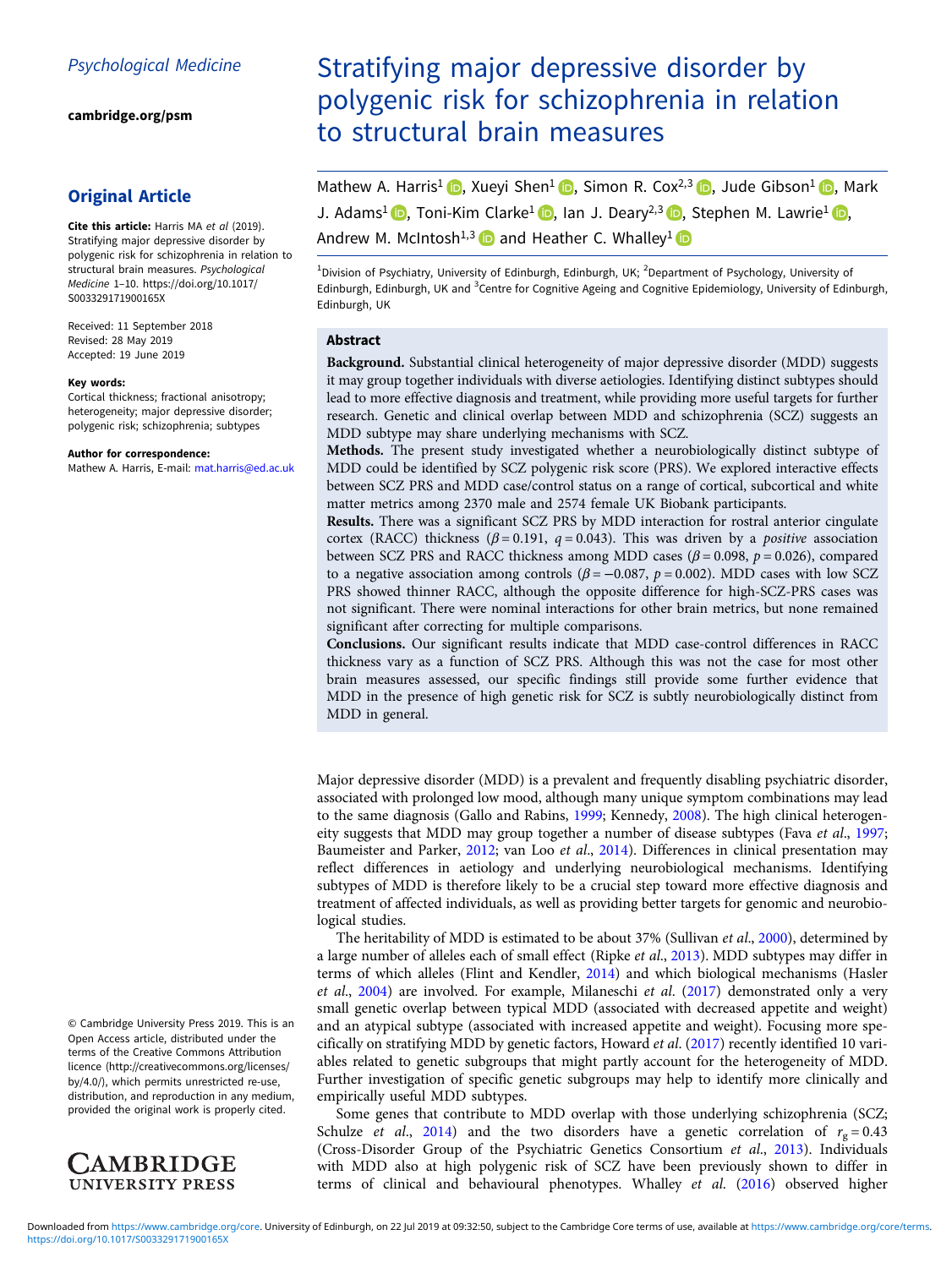neuroticism and psychological distress among controls with a higher SCZ polygenic risk score (PRS), but not among high-SCZ-PRS MDD cases. Additionally, Power et al. ([2017\)](#page-9-0) found that MDD subtypes based on age of onset differed in terms of SCZ PRS, and early-onset cases have been found to show greater deficits in frontal (Jaworska et al., [2014\)](#page-9-0) and limbic (MacMaster et al., [2008;](#page-9-0) Clark et al., [2018](#page-8-0)) regions. This may suggest a different aetiology and perhaps different neurobiological profile of MDD in the presence of high genetic risk for SCZ, i.e. an SCZ-risk-related MDD subtype. It seems that some of the genes that may contribute to both SCZ and MDD are involved in regulating synaptic function and the excitability of prefrontal neurons (Howard et al., [2019\)](#page-9-0). However, whether subtypes of MDD based on genetic loading for SCZ are distinct in terms of brain structure has yet to be determined.

MDD is typically associated with fronto-limbic deficits, including reduced cortical volume/thickness in prefrontal regions (Salvadore et al., [2011](#page-10-0); Rodriguez-Cano et al., [2014](#page-10-0); Schmaal et al., [2017\)](#page-10-0), and smaller subcortical limbic structures (Kim et al., [2008](#page-9-0); Lu et al., [2016;](#page-9-0) Schmaal et al., [2016](#page-10-0)). Reductions in integrity of connecting white matter tracts have also been observed (Cole et al., [2012;](#page-8-0) Bessette et al., [2014](#page-8-0); Shen et al., [2017\)](#page-10-0). Fronto-limbic impairments are also apparent in SCZ (Ross et al., [2006](#page-10-0); Keshavan et al., [2008;](#page-9-0) Yao et al., [2013\)](#page-10-0), along with more widespread white matter deficits (Ellison-Wright and Bullmore, [2009\)](#page-8-0) and greater cortical reductions in temporal regions (Wong and van Tol, [2003\)](#page-10-0). Furthermore, some SCZ-like neuroimaging markers, such as reduced hippocampal, thalamic and prefrontal volumes, appear in individuals who are genetically predisposed to SCZ but remain healthy (Lawrie et al., [2001;](#page-9-0) Boos et al., [2007](#page-8-0)). As of yet, the influences of SCZ risk on such neurobiological measures in the presence of MDD are unclear.

Following on from previous work stratifying MDD traits by PRS for SCZ (Whalley et al., [2016](#page-10-0)), we aimed to measure the neuroimaging associations of MDD as a function of SCZ PRS, testing for further evidence of MDD subtype heterogeneity related to SCZ risk. We assessed interactive effects between SCZ PRS and MDD case/control status on measures of cortical, subcortical and white matter structure. Based on previous evidence of neuroimaging abnormalities in healthy subjects at high genetic risk for SCZ (Lawrie et al., [2001](#page-9-0); Boos et al., [2007\)](#page-8-0), we expected negative correlations between SCZ PRS and brain measures among both cases and controls, with significant interactions between MDD and SCZ PRS indicating a specific subtype. Without any specific hypotheses regarding the neurobiological bases of differences in neuroticism and distress among high-SCZ-risk MDD cases, we took an exploratory approach, testing SCZ PRS by MDD interactions for structural measures covering the entire brain. We did, however, anticipate interactions in areas that normally show deficits in MDD, such as frontal cortical regions, limbic structures and connecting white matter tracts. Any significant interactions, indicating that MDD's associations with neuroimaging measures differed as a function of SCZ PRS, would provide evidence of an SCZ-risk-related MDD subtype.

#### Methods

#### **Participants**

Data were derived from 4944 participants in the large-scale prospective epidemiological study, UK Biobank ([http://www/](http://www/ukbiobank.ac.uk) [ukbiobank.ac.uk\)](http://www/ukbiobank.ac.uk). UK Biobank includes data on 503 325 members

of the general UK population, recruited between 2006 and 2010 (Allen et al., [2012](#page-8-0)). Participants originally provided information on a wide range of health, lifestyle, environment and other variables, and the majority have also provided genetic data. The project aims to submit approximately 100 000 of the participants to a full-body imaging protocol, which includes the acquisition of neuroimaging data in several modalities (Miller et al., [2016](#page-9-0)). The present study focused on 4944 UK Biobank participants for whom both genetic and brain imaging data have already been acquired, who also had data on MDD and relevant covariates, described below. Participants who reported a diagnosis of schizophrenia were excluded from all analyses. Descriptive statistics for included participants are reported in [Table 1.](#page-3-0)

#### Polygenic risk for schizophrenia

UK Biobank blood samples were genotyped using either the UK BiLEVE array or UK Biobank Axiom array, and quality controlled at the Wellcome Trust Centre for Human Genetics (Wain et al., [2015;](#page-10-0) Hagenaars et al., [2016](#page-9-0)). Further quality control measures included removal of participants based on missingness, relatedness, non-British ancestry and gender mismatch. Subsequent processing involved removal of SNPs with minor allele frequency <1%, and clump-based linkage disequilibrium pruning  $(r^2 < 0.25)$ within a 200 bp window). PRSs for SCZ were calculated for each participant using PRSice (Euesden et al., [2015\)](#page-8-0) and genomewide association study summary data (Schizophrenia Working Group of the Psychiatric Genetics Consortium, [2014](#page-10-0)), including SNPs selected according to the significance of their associations with the phenotype at thresholds of  $p < 0.01$ ,  $p < 0.05$ ,  $p < 0.10$ ,  $p < 0.50$  and all SNPs.

#### Major depressive disorder

As part of a web-based mental health questionnaire, UK Biobank participants completed the short form of the Composite International Diagnostic Interview (CIDI-SF; Kessler et al., [1998\)](#page-9-0). Section A of the CIDI-SF focuses on MDD symptomatology, providing a score of between zero and eight. Participants with a score of five or more were classified as lifelong MDD cases; those with a score of four or less as controls. Participants who scored highly but did not report having experienced core symptoms of either low mood or anhedonia were excluded. CIDI-SF controls who had previously reported a past diagnosis of depression or showed signs of MDD on the 9-item Patient Health Questionnaire (PHQ-9; Kroenke et al., [2001\)](#page-9-0) were also excluded  $(N = 286)$ . The resulting CIDI-assessed measure of MDD therefore included 1674 cases and 3270 controls ([Table 1](#page-3-0)). Some of the earlier scanned subjects completed the web-based questionnaire up to 2.7 years later, but most completed it within a year of imaging data acquisition.

#### Brain imaging data

Full information on imaging data acquisition and processing are provided in supplementary materials and previous publications (Miller et al., [2016](#page-9-0); Alfaro-Almagro et al., [2018\)](#page-8-0). To summarise, all structural and diffusion data were acquired on the same 3T scanner using the same protocol. Cortical metrics for 27 regions  $(N = 1877)$  were derived locally using FreeSurfer version 5.3 (Dale et al., [1999;](#page-8-0) Fischl et al., [1999](#page-8-0), [2004](#page-9-0); Desikan et al., [2006\)](#page-8-0). Volumes of seven subcortical structures  $(N = 4944)$  were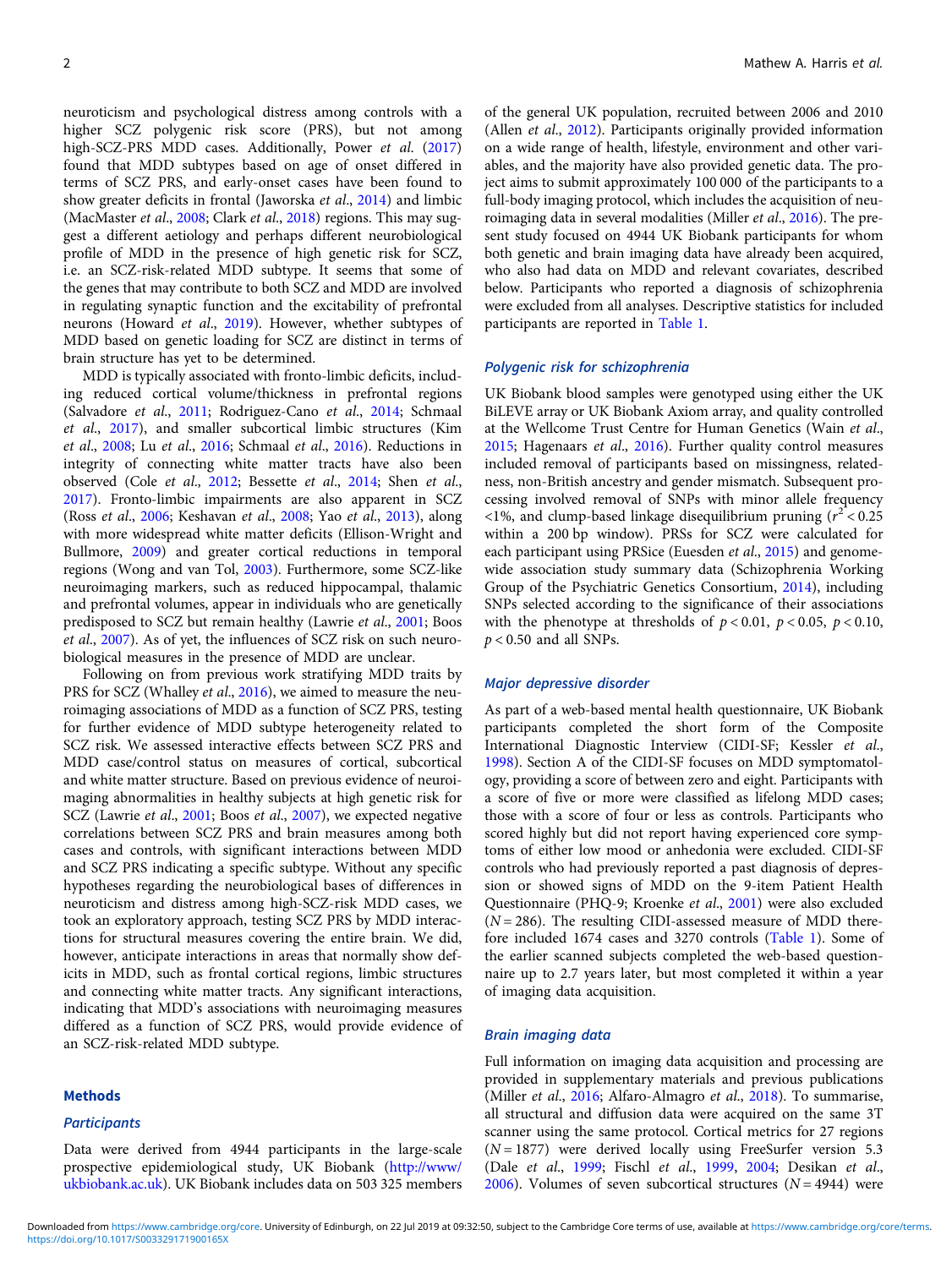<span id="page-3-0"></span>Table 1. Descriptive statistics for MDD cases and controls, and group differences

|                            | Cases            | Controls         | <b>Difference</b>                    |
|----------------------------|------------------|------------------|--------------------------------------|
| Subjects (N, %)            | 1674 (33.86)     | 3270 (66.14)     | $\chi_1^2$ = 1029.10, p < 0.001 ***  |
| Age (years; M, s.D.)       | 61.23 (7.20)     | 63.69 (7.21)     | $t_{3249}$ = -11.15, $p < 0.001$ *** |
| Sex $(N, %)$               |                  |                  |                                      |
| Males                      | 625 (37.34)      | 1745 (53.36)     | $\chi_1^2$ = 113.33, p < 0.001 ***   |
| Females                    | 1049 (62.66)     | 1525 (46.64)     |                                      |
| WBV $(cm^3; M, s.p.)$      | 1194.91 (111.77) | 1212.24 (114.99) | $t_{3458}$ = -5.11, $p < 0.001$ ***  |
| SCZ PRS (z-score; M, s.D.) |                  |                  |                                      |
| Threshold 0.01             | 0.03(0.98)       | $-0.03(1.01)$    | $t_{3457} = 1.87, p = 0.06$          |
| Threshold 0.05             | 0.02(0.98)       | $-0.03(1.01)$    | $t_{3476} = 1.91, p = 0.06$          |
| Threshold 0.10             | 0.03(0.98)       | $-0.04(1.02)$    | $t_{3482}$ = 2.28, $p = 0.02$ *      |
| Threshold 0.50             | 0.03(0.99)       | $-0.05(1.01)$    | $t_{3430}$ = 2.91, $p < 0.01$ **     |
| All SNPs                   | 0.04(0.99)       | $-0.05(1.01)$    | $t_{3428}$ = 3.01, $p < 0.01$ **     |
| Imaging data $(N, %)$      |                  |                  |                                      |
| Cortical metrics           | 640 (38.23)      | 1237 (37.83)     | $\chi_1^2$ = 0.09, p = 0.77          |
| (replication sample)       | 794 (49.50)      | 1604 (51.19)     | $\chi_1^2$ = 1.16, p = 0.28          |
| Subcortical volumes        | 1674 (100.00)    | 3270 (100.00)    | $\chi_1^2$ = 0.00, p > 0.99          |
| DTI measures               | 1474 (88.05)     | 2946 (90.09)     | $\chi_1^2$ = 0.55, p = 0.79          |

MDD, major depressive disorder; WBV, whole brain volume; SCZ, schizophrenia; PRS, polygenic risk score; DTI, diffusion tensor imaging.

Group differences were assessed using  $\chi^2$  tests and two-sample t tests.

, \*\* and \*\*\* represent significant results at  $p < 0.05$ ,  $p < 0.01$  and  $p < 0.001$ , respectively

derived by the UK Biobank imaging team using FIRST (Patenaude et al., [2011\)](#page-9-0). Fractional anisotropy (FA) and mean diffusivity (MD) of 15 white matter tracts  $(N = 4420)$  were also derived by the UK Biobank imaging team using bedpostx and probtrackx (Behrens et al., [2007](#page-8-0)), and then AutoPtx (de Groot et al., [2013\)](#page-8-0).

At the time of beginning this study, subcortical volumes and white matter metrics were available for the first two releases of UK Biobank imaging data, while cortical metrics were available for only the first release. Following initial submission of our results for publication, cortical metrics became available for the second release as well, including for 794 MDD cases and 1604 controls who met the criteria for inclusion in this study. We have therefore used these additional data to replicate any significant findings discovered in the first release.

#### Additional covariates

In relation to SCZ PRS, genotyping array and the first 15 ancestry principal components (controlling for population stratification within the sample) were included as covariates in all analyses. We used as many as 15 principal components to control for the substantial genetic clustering recently found in UK Biobank (Abdellaoui et al., [2018](#page-7-0)). Including more than 15 made negligible difference to our results. In relation to neuroimaging data, x, y and z coordinates of head position within the MRI scanner were included as covariates, along with a measure of whole-brain volume (including grey matter, white matter and ventricles), derived from the UK Biobank image processing pipeline (Alfaro-Almagro *et al.*, [2018](#page-8-0)). Additionally, age in years at time of scanning, age<sup>2</sup> and sex were included in all analyses.

### Statistical analysis

Data were analysed in R version 3.2.3 (R Core Team, [2013\)](#page-9-0). As additional quality control, outliers, defined as further than three standard deviations from the mean, were removed from all neuroimaging measures. Left and right measures were then combined bilaterally, as above; a general lack of hemispheric effects in the same UK Biobank subcortical and white matter phenotypes has been reported previously (Shen et al., [2017](#page-10-0)). We performed analyses of case-control differences in group size, sex and SCZ PRS, reported in Table 1. For each regional brain measure and each PRS threshold, we then ran linear regression models to estimate the strength of the interactive effect between SCZ PRS and MDD in all participants, controlling for the main effects of each, as well as effects of age,  $age^2$ , genotyping array, the first 15 principal components of genetic ancestry, whole-brain volume and scanner head position coordinates. FDR correction was applied to p values across all interaction effects together.

As main effects of SCZ PRS among MDD cases would not demonstrate whether the effects were specific to cases, only interactions between MDD and SCZ PRS could provide indications of aetiological differences between MDD cases at high and low SCZ risk. However, where interactions were significant, we assessed main effects of SCZ PRS among MDD cases and controls separately, and tested case-control differences among those above and below mean SCZ PRS. Together, these analyses provided further information on how MDD and SCZ risk interact. We additionally tested whether significant interactions were influenced by a subgroup of MDD cases with both repeated k-mean and hierarchical cluster analyses, using package 'fpc' (Henning, [2015](#page-9-0)) in addition to base packages. Further packages 'ggplot2' (Wickham and Chang, [2016\)](#page-10-0) and 'ellipse' (Murdoch and Chow, [2013\)](#page-9-0) were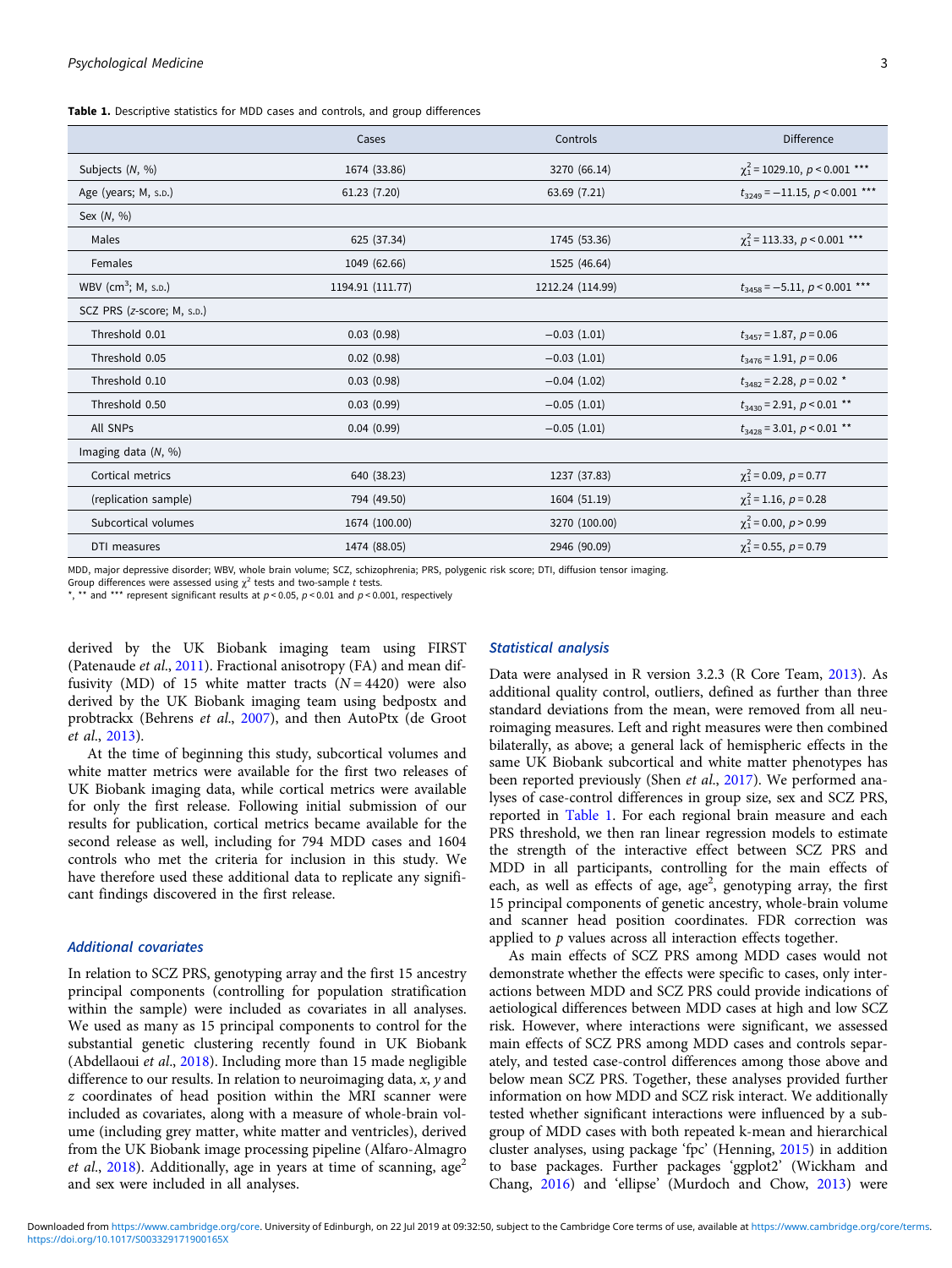also used to create figures. Results are reported in terms of standardised  $\beta$  coefficients, and p values and q values (FDR-corrected p values) <0.05 are considered significant.

#### Results

Descriptive statistics are reported for MDD cases and controls in [Table 1](#page-3-0). MDD cases were younger than controls  $(t_{3252} = -11.15$ ,  $p < 0.001$ ), a higher proportion of cases were female ( $\chi_1^2 = 113.33$ ,  $p < 0.001$ ), and WBV was lower among cases ( $t_{3460} = 5.11$ ,  $p <$ 0.001). These variables were controlled in all subsequent analyses. Mean PRS was slightly higher among cases at thresholds 0.10  $(t_{3484} = 2.28, p = 0.02), 0.50$   $(t_{3430} = 2.91, p < 0.01)$  and all SNPs  $(t_{3427} = 3.01, p < 0.01)$ . All SCZ PRS by MDD interactions tested for both MDD measures are summarised in Fig. 1; within each measure, fronto-limbic areas are presented first.

#### Cortical regions

Analyses of cortical metrics focused on a subset of 1877 subjects for whom these data were available. We first assessed interactive effects between SCZ PRS and MDD on regional mean cortical thickness. There were significant interactive effects across multiple PRS thresholds of at least  $\beta = 0.132$  ( $p = 0.009$ ) in rostral ACC,  $\beta$  = 0.101 ( p = 0.042) in superior temporal gyrus and  $\beta$  = 0.120 ( $p = 0.037$ ) in entorhinal cortex [\(Table 2\)](#page-5-0). The interaction in rostral ACC was significant across all thresholds and the two strongest of these effects remained significant after FDR correction: for PRS threshold 0.50 ( $\beta$  = 0.191,  $q$  = 0.043) and for all SNPs ( $\beta$  = 0.191,  $q$  = 0.043). These interactions were driven by significant negative effects of  $\beta = -0.094$  ( $p = 0.001$ ) and  $\beta = -0.090$ (  $p = 0.002$ ) among controls, but positive effects of  $\beta = 0.103$  (  $p =$ 0.017) and  $\beta$  = 0.109 ( $p$  = 0.013) among cases. These results mean that greater SCZ PRS was associated with thinner rostral ACC in controls, but not in MDD cases ([Fig. 2](#page-6-0)). Paired  $t$  tests confirmed that the case-control difference was significant at PRS thresholds 0.05  $(t_{111} = 2.590, p = 0.011)$  and 0.50  $(t_{111} = 2.289, p = 0.024)$ among those of below-average SCZ PRS, but not at any threshold for those of above-average SCZ PRS.

Given the specific effect of SCZ PRS on rostral ACC mean thickness among MDD cases, we tested whether it was influenced by a subgroup of participants. Repeated k-means clustering of SCZ PRS and rostral ACC thickness data using the function 'pamk' identified three as the optimum (according to average silhouette width; also verified using hierarchical clustering) for each of the three thresholds showing significant interactions. However, as shown in online Supplementary Fig. S1, for each threshold, none of the three clusters clearly represented a high-SCZ-risk subgroup, and none was significantly distinct from the other two, with low Dunn indices (DIs) of 0.009.

As more cortical data became available later, wewere able to retest the interaction between SCZ PRS and MDD on rostral ACC thickness in a replication sample. The interaction was weaker but significant for SCZ PRS thresholds 0.05 ( $\beta$  = 0.095,  $p$  = 0.024) and 0.10  $(\beta = 0.083, p = 0.047)$ . As shown in online Supplementary Fig. S2, the interaction was attenuated mainly by the controls of the replication sample, among whom the negative association between SCZ PRS and rostral ACC thickness was much closer to zero than in the discovery sample ( $\beta$  = -0.013, p = 0.595;  $\beta$  = -0.009, p = 0.724). The association among MDD cases of the replication sample was still positive, but alsoweaker than in the discovery sample and no longer significant ( $\beta$  = 0.065,  $p$  = 0.074;  $\beta$  = 0.057,  $p$  = 0.116).



Fig. 1. Significance of SCZ PRS by MDD interactions on all cortical, subcortical and white matter metrics. SCZ, schizophrenia; PRS, polygenic risk score; MDD, major depressive disorder; CT, cortical thickness; CSA, cortical surface area; CV, cortical volume; SCV, subcortical volume; FA, fractional anisotropy; MD, mean diffusivity. Results for fronto-limbic brain regions are presented first in red/darker grey, followed by all other brain regions in blue/lighter grey. Points above the lower dashed line represent results that were significant before correcting for multiple comparisons ( $p < 0.05$ ). Points representing significant results after FDR correction  $(q < 0.05)$  are circled.

For cortical surface area, there were significant interactions across multiple PRS thresholds of  $\beta = -0.091$  ( $p = 0.014$ ) to  $\beta$  = −0.105 ( $p$  = 0.005) in inferior frontal gyrus (IFG), again due to a stronger negative effect of SCZ PRS among MDD cases than controls, but these results failed to survive FDR correction. Full results are reported in online Supplementary Table S1. For cortical volume, there were significant interactions across multiple PRS thresholds of  $\beta$  = -0.088 (  $p$  = 0.020) and  $\beta$  = -0.090 (  $p = 0.017$ ) for IFG,  $\beta = 0.091$  (  $p = 0.029$ ) and  $\beta = 0.094$ (  $p = 0.026$ ) for rostral ACC; and  $\beta = 0.098$  (  $p = 0.035$ ) to  $\beta$  = 0.110 ( $p$  = 0.017) for caudal ACC. However, following FDR correction, none of these interactive effects on regional cortical volumes remained significant (online Supplementary Table S2).

#### Subcortical structures

We next tested interactive effects on subcortical volumes, which were available for all 4944 subjects. Across all subcortical volumes and PRS thresholds, there was only one significant SCZ PRS by MDD interaction: a weak positive interactive effect of  $\beta = 0.047$  $(p = 0.016)$  on thalamic volume at PRS threshold 0.01 (online Supplementary Table S3). This was driven by weak and nonsignificant but opposite associations between SCZ PRS and thalamic volume in MDD cases ( $\beta$  = 0.030) and controls ( $\beta$  = -0.022), but the interaction did not remain significant after FDR correction.

#### White matter tracts

Finally, we explored interactions in white matter tracts for the 4420 subjects with DTI data. There were no significant interactive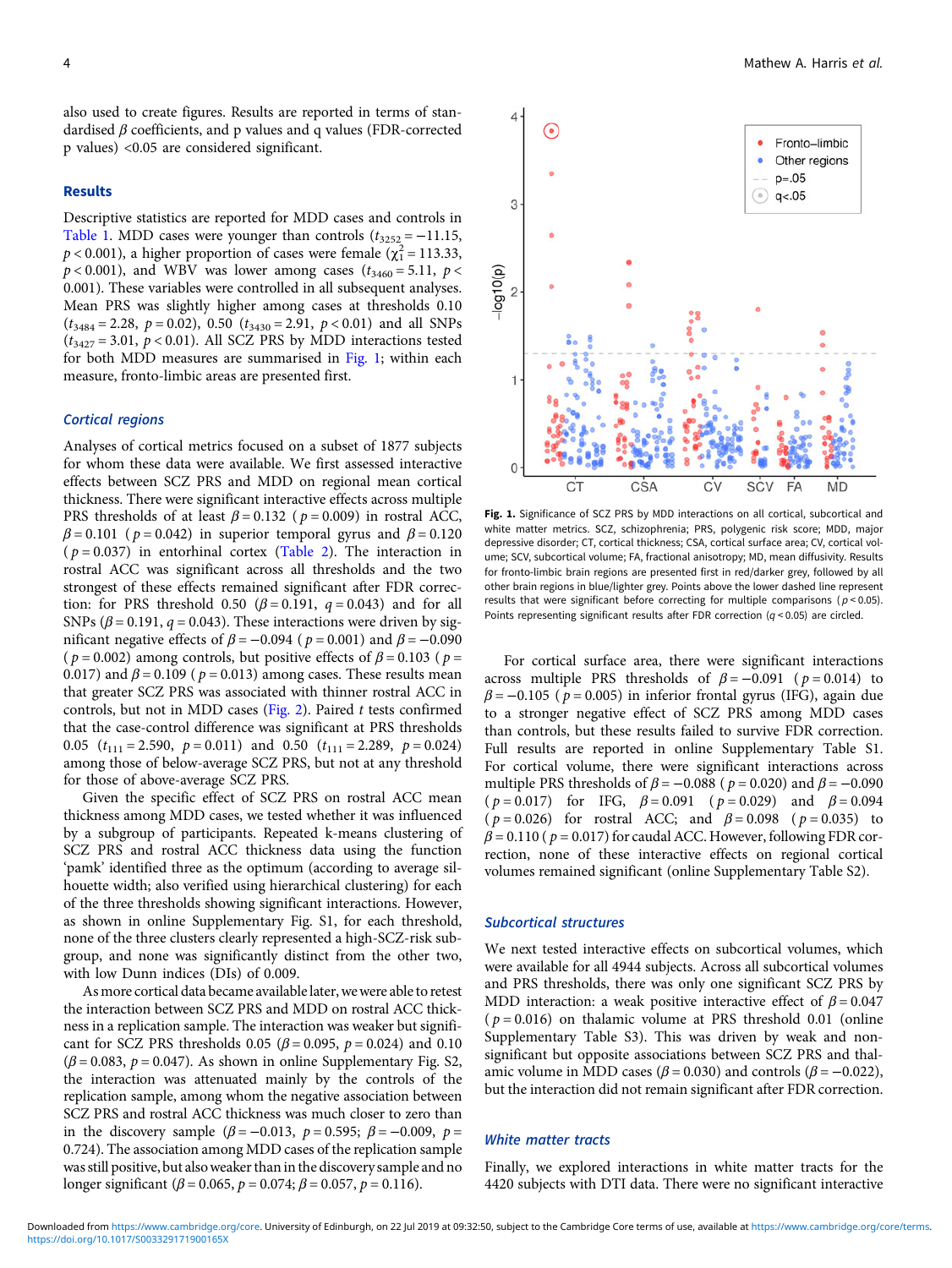#### Table 2. Interactive effects between SCZ PRS and MDD status on mean cortical thickness by region

|                     | PRS threshold 0.01 |       | PRS threshold 0.05 |          |       | PRS threshold 0.10 |          | PRS threshold 0.50 |               |          | PRS all SNPs |              |          |       |              |
|---------------------|--------------------|-------|--------------------|----------|-------|--------------------|----------|--------------------|---------------|----------|--------------|--------------|----------|-------|--------------|
|                     | $\beta$            | S.E.  | p                  | $\beta$  | S.E.  | p                  | $\beta$  | S.E.               | p             | $\beta$  | S.E.         | p            | $\beta$  | S.E.  | p            |
| Dorsolateral PFC    | 0.052              | 0.046 | 0.263              | 0.027    | 0.046 | 0.563              | 0.054    | 0.047              | 0.251         | 0.063    | 0.046        | 0.173        | 0.061    | 0.046 | 0.190        |
| Caudal MFG          | 0.043              | 0.046 | 0.347              | 0.018    | 0.046 | 0.703              | 0.041    | 0.047              | 0.386         | 0.036    | 0.046        | 0.433        | 0.030    | 0.046 | 0.518        |
| <b>IFG</b>          | 0.039              | 0.047 | 0.408              | 0.012    | 0.047 | 0.798              | 0.046    | 0.047              | 0.335         | 0.017    | 0.047        | 0.710        | 0.018    | 0.047 | 0.694        |
| Lateral OFC         | 0.032              | 0.049 | 0.519              | 0.023    | 0.050 | 0.646              | 0.030    | 0.050              | 0.553         | 0.010    | 0.050        | 0.848        | 0.011    | 0.050 | 0.830        |
| Medial OFC          | 0.093              | 0.051 | 0.070              | 0.047    | 0.052 | 0.363              | 0.045    | 0.052              | 0.387         | 0.073    | 0.052        | 0.159        | 0.070    | 0.052 | 0.176        |
| Frontal pole        | 0.091              | 0.049 | 0.066              | 0.006    | 0.050 | 0.902              | 0.035    | 0.050              | 0.486         | 0.055    | 0.049        | 0.262        | 0.053    | 0.050 | 0.289        |
| Rostral ACC         | 0.132              | 0.050 | $0.009**$          | 0.154    | 0.050 | $0.002**$          | 0.179    | 0.051              | $< 0.001$ *** | 0.191    | 0.050        | $< 0.001***$ | 0.191    | 0.050 | $< 0.001***$ |
| Caudal ACC          | 0.050              | 0.048 | 0.293              | 0.038    | 0.048 | 0.434              | 0.028    | 0.049              | 0.570         | 0.023    | 0.048        | 0.630        | 0.012    | 0.048 | 0.805        |
| Posterior cingulate | $-0.032$           | 0.048 | 0.501              | $-0.042$ | 0.048 | 0.389              | $-0.019$ | 0.049              | 0.700         | $-0.017$ | 0.048        | 0.718        | $-0.015$ | 0.048 | 0.756        |
| Isthmus cingulate   | $-0.040$           | 0.048 | 0.408              | $-0.070$ | 0.048 | 0.147              | $-0.040$ | 0.049              | 0.413         | $-0.050$ | 0.048        | 0.294        | $-0.038$ | 0.048 | 0.424        |
| Precentral          | 0.056              | 0.047 | 0.238              | 0.034    | 0.048 | 0.474              | 0.057    | 0.048              | 0.235         | 0.042    | 0.047        | 0.377        | 0.047    | 0.047 | 0.327        |
| Postcentral         | 0.094              | 0.048 | 0.051              | 0.070    | 0.048 | 0.148              | 0.091    | 0.049              | 0.065         | 0.090    | 0.048        | 0.060        | 0.100    | 0.048 | $0.038*$     |
| Paracentral         | 0.087              | 0.048 | 0.072              | 0.054    | 0.049 | 0.265              | 0.069    | 0.049              | 0.158         | 0.055    | 0.048        | 0.253        | 0.056    | 0.049 | 0.249        |
| Precuneus           | 0.022              | 0.046 | 0.639              | 0.008    | 0.046 | 0.870              | 0.013    | 0.047              | 0.774         | 0.011    | 0.046        | 0.812        | 0.009    | 0.046 | 0.852        |
| Superior parietal   | 0.038              | 0.047 | 0.424              | 0.033    | 0.047 | 0.487              | 0.039    | 0.048              | 0.413         | 0.028    | 0.047        | 0.550        | 0.030    | 0.047 | 0.533        |
| Inferior parietal   | 0.039              | 0.045 | 0.385              | 0.028    | 0.045 | 0.533              | 0.060    | 0.045              | 0.187         | 0.043    | 0.045        | 0.341        | 0.041    | 0.045 | 0.362        |
| Supramarginal       | 0.074              | 0.046 | 0.110              | 0.040    | 0.047 | 0.395              | 0.083    | 0.047              | 0.078         | 0.088    | 0.046        | 0.058        | 0.091    | 0.046 | 0.050        |
| Insula              | 0.004              | 0.051 | 0.937              | $-0.016$ | 0.051 | 0.753              | 0.019    | 0.052              | 0.711         | $-0.021$ | 0.051        | 0.685        | $-0.017$ | 0.051 | 0.737        |
| <b>STG</b>          | 0.101              | 0.050 | $0.042*$           | 0.108    | 0.050 | $0.032*$           | 0.107    | 0.051              | $0.035*$      | 0.085    | 0.050        | 0.090        | 0.087    | 0.050 | 0.085        |
| <b>MTG</b>          | 0.043              | 0.049 | 0.371              | 0.081    | 0.049 | 0.100              | 0.091    | 0.050              | 0.066         | 0.075    | 0.049        | 0.125        | 0.078    | 0.049 | 0.111        |
| <b>ITG</b>          | 0.007              | 0.053 | 0.896              | 0.009    | 0.053 | 0.869              | 0.033    | 0.054              | 0.541         | 0.007    | 0.053        | 0.899        | 0.000    | 0.053 | >0.999       |
| Fusiform            | $-0.020$           | 0.054 | 0.706              | $-0.030$ | 0.054 | 0.575              | $-0.009$ | 0.055              | 0.874         | $-0.027$ | 0.055        | 0.628        | $-0.025$ | 0.055 | 0.645        |
| Entorhinal          | 0.070              | 0.057 | 0.218              | 0.096    | 0.058 | 0.097              | 0.125    | 0.058              | $0.032*$      | 0.120    | 0.057        | $0.037*$     | 0.120    | 0.057 | $0.037*$     |
| Parahippocampal     | $-0.083$           | 0.051 | 0.105              | $-0.048$ | 0.052 | 0.354              | $-0.009$ | 0.052              | 0.864         | 0.013    | 0.052        | 0.794        | 0.014    | 0.052 | 0.785        |
| Temporal pole       | $-0.005$           | 0.050 | 0.922              | 0.056    | 0.050 | 0.268              | 0.076    | 0.051              | 0.135         | 0.081    | 0.050        | 0.106        | 0.075    | 0.050 | 0.133        |
| Lateral occipital   | $-0.004$           | 0.046 | 0.925              | $-0.006$ | 0.047 | 0.895              | 0.012    | 0.047              | 0.802         | $-0.008$ | 0.047        | 0.861        | $-0.009$ | 0.047 | 0.850        |
| Medial occipital    | $-0.027$           | 0.048 | 0.577              | $-0.048$ | 0.049 | 0.327              | $-0.028$ | 0.049              | 0.573         | $-0.023$ | 0.048        | 0.634        | $-0.020$ | 0.049 | 0.673        |

 $\sim$ ÷.

<https://doi.org/10.1017/S003329171900165X>

Downloaded from [https://www.cambridge.org/core.](https://www.cambridge.org/core) University of Edinburgh, on 22 Jul 2019 at 09:32:50, subject to the Cambridge Core terms of use, available at [https://www.cambridge.org/core/terms.](https://www.cambridge.org/core/terms)

available at https.

WWW/

.cambridge.org/core/terms

<span id="page-5-0"></span>Downloaded from https://www.cambridge.org/core. University of Edinburgh, on 22 Jul 2019 at 09:32:50, subject to the Cambridge Core terms of use,<br>https://doi.org/10.1017/5003329171900165X

SCZ, schizophrenia; PRS, polygenic risk score; MDD, major depressive disorder; PFC, prefrontal cortex; MFG, middle frontal gyrus; IFG, inferior frontal gyrus; OFC, orbitofrontal cortex; ACC, anterior cingulate cortex; STG, MTG, middle temporal gyrus; ITG, inferior temporal gyrus.

Reported results are for interactive effects between SCZ PRS and MDD status on regional mean cortical thickness, controlling covariates.

\*\*\* and \*\*\* represent significant results at p < 0.05, p < 0.01 and p < 0.001, respectively, before correcting for multiple comparisons. Significant results after FDR correction are highlighted in bold.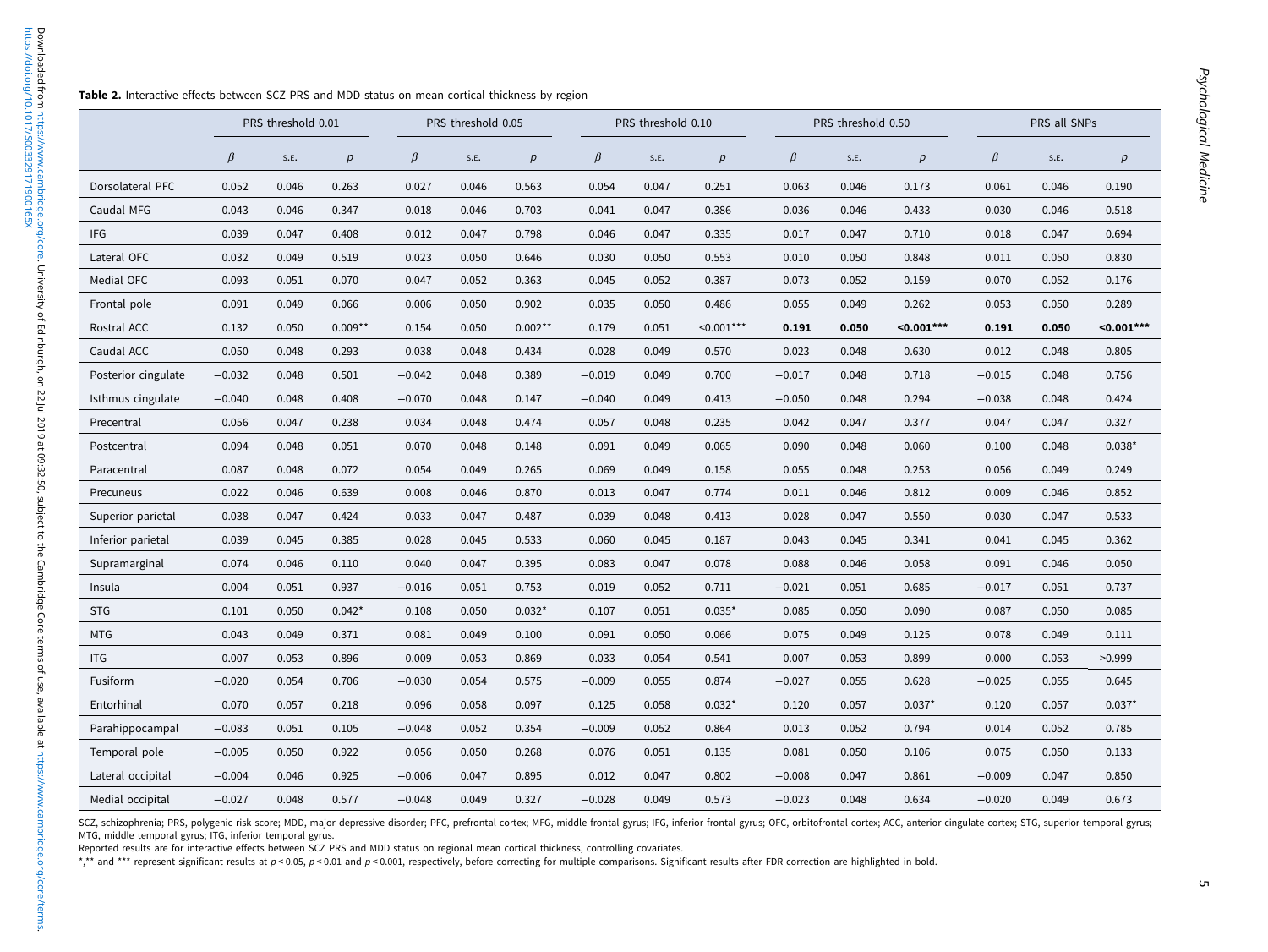<span id="page-6-0"></span>

Fig. 2. Mean thickness by SCZ PRS and MDD group for the two significant SCZ PRS by MDD interactions in rostral anterior cingulate cortex. SCZ, schizophrenia; PRS, polygenic risk score; MDD, major depressive disorder; RACC, rostral anterior cingulate cortex. Lines represent least-squares regression lines (red/darker grey = MDD cases; blue/lighter grey = controls); shaded areas represent 95% confidence intervals. Plots illustrate the two significant interactions between SCZ PRS at threshold 0.5 (left) or including all SNPs (right), and MDD status on RACC mean thickness.

effects between SCZ PRS and MDD on the FA of any of the white matter tracts at any of the PRS thresholds (online Supplementary Table S4). For MD, there was a significant interactive effect of  $\beta$  = 0.057 ( $p$  = 0.045) at threshold 0.50 and  $\beta$  = 0.061 ( $p$  = 0.033) with all SNPs in the uncinate fasciculus (online Supplementary Table S5). Uncinate MD also showed weak and non-significant opposite effects of SCZ PRS in MDD cases ( $\beta = 0.037$ ;  $\beta = 0.035$ ) and controls ( $\beta = -0.024$ ;  $\beta$  = -0.030). No results survived correction for multiple comparisons.

### **Discussion**

Following on from findings that MDD differs behaviourally as a function of genetic risk for SCZ, we tested interactions between SCZ PRS and MDD status on a range of brain structure measures in a large sample of UK Biobank participants. Interactions were not significant for most brain measures, but results for rostral ACC mean thickness at two PRS thresholds remained significant after correction for multiple comparisons. In rostral ACC, greater SCZ PRS showed a weak association with thinner cortex among controls, but a weak association with thicker cortex among MDD cases. However, MDD cases and controls only completely diverged toward the lower end of the range in SCZ PRS, where cases still showed thinner rostral ACC. We were able to replicate this interaction in a second subsample, although the effect was attenuated. This significant result seems to indicate localised reserve or protection against the negative neurostructural effects of SCZ-associated genes among individuals with MDD, but alternative explanations are discussed below.

We focused on interactions between SCZ PRS and MDD, but also tested main effects of SCZ PRS within MDD case and control groups for significant interactions. For controls, results suggested that a higher SCZ PRS was associated with reductions in rostral ACC thickness, as expected. These results are consistent with

the reductions in prefrontal volumes seen in SCZ (Ross et al., [2006;](#page-10-0) Keshavan et al., [2008\)](#page-9-0), and therefore with previous evidence of schizophrenia-like neuromorphology among high-risk but healthy controls (Lawrie et al., [2001](#page-9-0); Boos et al., [2007](#page-8-0)). Further, case-control t tests clearly showed deficits in rostral ACC thickness among MDD cases with a low SCZ PRS, compared to low-SCZ-risk controls. This is also expected and consistent with previous evidence of reduced cingulate grey matter (Salvadore et al., [2011](#page-10-0); Rodriguez-Cano et al., [2014;](#page-10-0) Schmaal et al., [2017](#page-10-0)) in MDD. However, others have observed increased thickness of rostral ACC in MDD (Ancelin et al., [2019\)](#page-8-0) and of other cortical regions in SCZ (Dukart et al., [2017\)](#page-8-0), which does correspond to our findings among individuals at higher genetic risk of SCZ.

Increased rostral ACC thickness among individuals with both MDD and a high genetic predisposition to SCZ may initially seem counterintuitive, suggesting that two putative neuropathologies instead confer benefits when combined. However, while positive associations between SCZ PRS and brain measures among individuals with MDD also stand in contrast with most previous findings (as above), some previous findings are comparable. For example, Papmeyer et al. ([2015](#page-9-0)) reported thickening of inferior frontal and precentral cortices among individuals with both MDD and familial risk of bipolar disorder. One possible explanation is that the subset of MDD cases with a higher SCZ PRS in this study included individuals who had not developed SCZ despite a high level of genetic predisposition. These individuals may have had a neurobiological advantage over others at high genetic risk who did develop SCZ, who were not included in the study. Resistance to aberrant neurodevelopmental influences could explain both why high-SCZ-risk MDD cases did not develop SCZ and why they were more comparable to controls than to low-SCZ-risk cases. Or, simply, the greater rostral ACC thickness observed among high-SCZ-risk MDD cases may have protected against more severe psychopathology. However, as only a small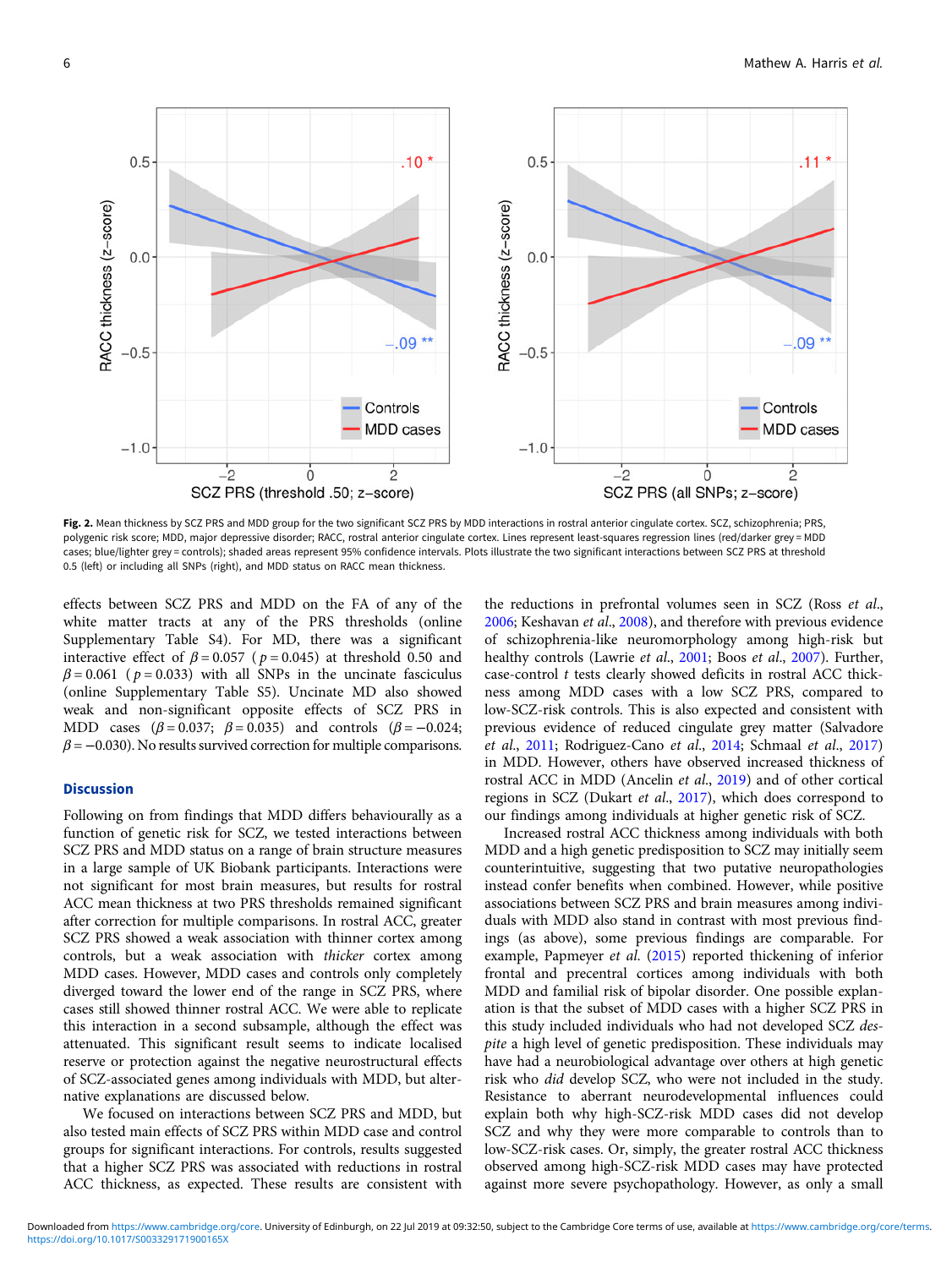<span id="page-7-0"></span>proportion of individuals develop SCZ – even among those with a higher PRS – their exclusion is unlikely to have had such an impact on our results.

Alternatively, it may be that the increase in rostral ACC thickness that we observed does not actually represent a benefit. Increased thickness and functional connectivity of rostral ACC have been associated with insomnia (Winkelman et al., [2013](#page-10-0)) and delusions in SCZ (Schott et al., [2015](#page-10-0)), respectively. Such symptoms may relate to a deficit in, for example, normal axonal pruning, as this could lead to increased cortical thickness. Some theories of SCZ associate the disorder with altered pruning throughout development (Feinberg, [1982](#page-8-0); Keshavan et al., [1994](#page-9-0); Glausier and Lewis, [2013\)](#page-9-0), although they typically attribute it to excessive pruning, rather than decreased pruning. However, disruption of normal neurodevelopmental mechanisms could lead to excessive pruning in some areas but decreased pruning in others. While this could in turn lead to greater cortical thickness, these increases might be associated with aberrant hyperactivity or reduced efficiency, contributing to psychiatric symptoms. Further results do suggest SCZ-related increases in thickness and volume of specific brain regions, such as superior parietal cortex and the amygdala (Spoletini et al., [2011](#page-10-0); van Haren et al., [2011](#page-10-0)), supporting this account. Increases in ACC thickness have also been observed with ageing in some studies (Salat et al., [2004](#page-10-0); Abe et al., [2008\)](#page-8-0). Whether our results relate to a benefit or impairment specifically among high-SCZ-risk MDD cases, they provide some evidence of an SCZ-risk-related MDD subtype distinct in terms of prefrontal morphology.

Considering that MDD cases and controls only completely diverged at the lower end of the SCZ PRS scale, it may be that case-control differences in rostral ACC thickness were not reversed at the higher end of the range in SCZ PRS, but merely attenuated. In this case, the results relate more directly to Whalley et al.'s [\(2016\)](#page-10-0) findings of attenuated case-control differences in neuroticism and psychological distress at higher SCZ PRS. This rekindles the idea that both sets of findings represent a protective effect of genetic risk for SCZ among MDD cases, and although it remains unclear why SCZ risk might be protective, the correspondence between clinical and neuroimaging findings strengthens evidence for a possible SCZ-risk-related MDD subtype. Although our cluster analyses were not able to distinguish this subtype, it warrants further investigation.

For most other structural brain metrics assessed, however, we found no significant influence of SCZ PRS on MDD case-control differences. This may have been due to limitations of the study. We used data from UK Biobank, which recruited large numbers of participants from the general population, but our sample (and particularly the smaller subset with data on cortical metrics) may not have been large enough to detect subtle genetic effects. The generalizability of results from UK Biobank is also still potentially limited by selection bias (Allen et al., [2012\)](#page-8-0), as the sample is healthier overall than the general population (Fry et al., [2017\)](#page-9-0). This is a common limitation to most observational studies but, as Fry et al. argue, results are likely to be both robust and widely generalizable. However, a limitation of recruiting from the general population is that SCZ PRS may not have been particularly high for any of our subjects. We still found significant heterogeneity in MDD related to SCZ PRS despite this, which perhaps lends further weight to the conclusion drawn from our significant results for rostral ACC thickness. Investigation of similar effects in a sample including a group of individuals with a higher PRS for SCZ (e.g. relatives of patients) may reveal more about the potential SCZ-risk-related MDD subtype.

UK Biobank participants are also older than the general population, with an average age of over 60 years, although a range of age groups from middle to late adulthood are represented. Focusing on this age group did, however, make it unlikely that subjects were yet to be diagnosed with SCZ, meaning that our results do relate to the effects of genetic risk only, rather than to SCZ itself. Another possible limitation was our measure of MDD, as it was derived from a web-based questionnaire. However, the online CIDI-SF was the most reliable method that could be efficiently used in such a large sample, and provided clinically relevant information based on DSM-IV diagnostic criteria. Finally, there were a number of potential covariates that we were unable to include, as complete data were unavailable at the time of analysis, for example, subjects' use of alcohol, tobacco, other drugs and medications, age of disorder onset and disorder severity. This should be considered when interpreting the current findings.

In summary, we tested for the presence of a distinct subtype of MDD associated with high genetic risk for SCZ by exploring interactive effects between these two variables on structural measures across the brain. Results were generally not significant, but we did observe a significant interactive effect on cortical thickness in rostral ACC for two PRS thresholds, which we were also able to replicate in a second subsample. While the direction of this interaction was unexpected, our results indicate that differences between MDD cases and controls in rostral ACC thickness are significantly influenced by SCZ PRS. This finding, together with related previous findings, suggest subtle differences in MDD related to SCZ risk and rostral ACC, which could influence important factors such as development of the disorder and response to treatment.

Supplementary material. The supplementary material for this article can be found at [https://doi.org/10.1017/S003329171900165X.](https://doi.org/10.1017/S003329171900165X)

Acknowledgements. This study was supported by a Wellcome Trust Strategic Award, 'Stratifying Resilience and Depression Longitudinally' (STRADL; ref. 104036/Z/14/Z) and conducted using the UK Biobank Resource (application no. 4844). We would like to thank UK Biobank participants and researchers for their contributions to the study. Part of the work was undertaken at The Centre for Cognitive Ageing and Cognitive Epidemiology (CCACE), part of the cross-council Lifelong Health and Wellbeing Initiative (MR/K026992/1); funding from the Medical Research Council (MRC) and Biotechnology and Biological Sciences Research Council (BBSRC) is gratefully acknowledged. Age UK also provided support for the work undertaken at CCACE (via the Disconnected Mind project). We would also like to acknowledge David Liewald of CCACE for his part in processing imaging data. MAH is supported by The Dr Mortimer and Theresa Sackler Foundation. SRC is supported by the MRC (grants MR/M013111/1 and MR/R024065/1) and the National Institutes of Health (R01AG054628). HCW is supported by a John, Margaret, Alfred and Stewart (JMAS) Sim fellowship from the Royal College of Physicians of Edinburgh (RCPE), and an Edinburgh Scientific Academic Track (ESAT) fellowship from the University of Edinburgh.

Conflict of interest. In the past three years, SML has received research grant support from Janssen, Lundbeck and Sunovion, as well as personal fees from Otsuka, Sunovion and Janssen. AMM has previously received grant support from Pfizer, Lilly and Janssen. None of these funding sources are connected to the current study. MAH is funded by the Dr Mortimer and Theresa Sackler Foundation. Remaining authors have no biomedical financial interests or potential conflicts of interest to declare.

#### References

Abdellaoui A, Hugh-Jones D, Kemper KE, Holtz Y, Nivard MG, Veul L, Yengo L, Zietsch BP, Frayling TM, Wray N, Yang J, Verweij KJH and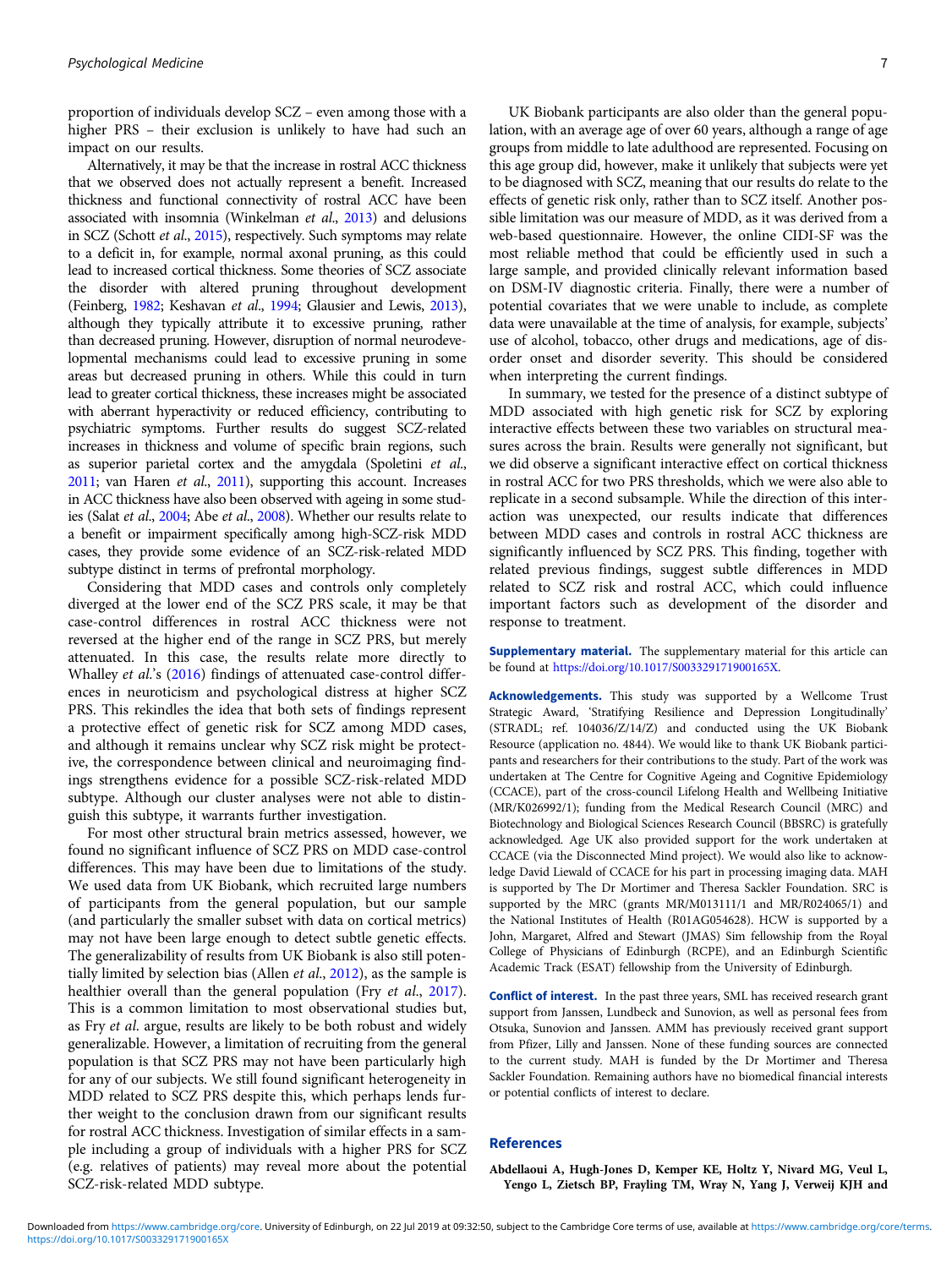<span id="page-8-0"></span>Visscher PM (2018) Genetic consequences of social stratification in Great Britain. bioRxiv. doi: doi.org/10.1101/457515.

- Abe O, Yamasue H, Aoki S, Suga M, Yamada H, Kasai K, Masutani Y, Kato N, Kato N and Ohtomo K (2008) Aging in the CNS: comparison of gray/white matter volume and diffusion tensor data. Neurobiology of Aging 29, 102–116.
- Alfaro-Almagro F, Jenkinson M, Bangerter NK, Andersson JLR, Griffanti L, Douaud G, Sotiropoulos SN, Jbabdi S, Hernandez-Fernandez M, Vallee E, Vidaurre D, Webster M, McCarthy P, Rorden C, Daducci A, Alexander DC, Zhang H, Dragonu I, Matthews PM, Miller KL and Smith SM (2018) Image processing and quality control for the first 10000 brain imaging datsets from UK Biobank. Neuroimage 166, 400–424.
- Allen N, Sudlow C, Downey P, Peakman T, Danesh J, Elliot P, Gallacher J, Green J, Matthews P, Pell J, Sprosen T, Collins R and UK Biobank (2012). UK biobank: current status and what it means for epidemiology. Health Policy and Technology 1, 123–126.
- Ancelin M-L, Carrière I, Artero S, Maller J, Meslin C, Ritchie K, Ryan J and Chaudieu I (2019) Lifetime major depression and grey matter volume. Journal of Psychiatry and Neuroscience 44, 45–53.
- Baumeister H and Parker G (2012) Meta-review of depressive subtyping models. Journal of Affective Disorders 139, 126–140.
- Behrens TE, Berg HJ, Jbadi S, Rushworth MF and Woolrich MW (2007) Probabilistic diffusion tractography with multiple fibre orientations: What can we gain? Neuroimage 34, 144–155.
- Bessette KL, Nave AM, Caprihan A and Stevens MC (2014) White matter abnormalities in adolescents with major depressive disorder. Brain Imaging and Behavior 8, 531–541.
- Boos HBM, Aleman A, Cahn W, Hulshoff Pol H and Kahn RS (2007) Brain volumes in relatives of patients with schizophrenia: a meta-analysis. Archives of General Psychiatry 64, 297–304.
- Clark DL, Konduru N, Kemp A, Bray S, Brown EC, Goodyear B and Ramasubbu R(2018) The impact of age of onset on amygdala intrinsic connectivity in major depression. Neuropsychiatric Disease and Treatment 14, 343–352.
- Cole J, Chaddock CA, Farmer AE, Aitchison KJ, Simmons A, McGuffin P and Fu HC (2012) White matter abnormalities and illness severity in major depressive disorder. British Journal of Psychiatry 201, 33–39.
- Cross-Disorder Group of the Psychiatric Genomics Consortium, Lee SH, Ripke S, Neale BM, Faraone SV, Purcell SM, Perlis RH, Mowry BJ, Thapar A, Goddard ME, Witte JS, Absher D, Agartz I, Akil H, Amin F, Andreassen OA, Anjorin A, Anney R, Anttila V, Arking DE, Asherson P, Azevedo MH, Backlund L, Badner JA, Bailey AJ, Banaschewski T, Barchas JD, Barnes MR, Barrett TB, Bass N, Battaglia A, Bauer M, Bayés M, Bellivier F, Bergen SE, Berrettini W, Betancur C, Bettecken T, Biederman J, Binder EB, Black DW, Blackwood DH, Bloss CS, Boehnke M, Boomsma DI, Breen G, Breuer R, Bruggeman R, Cormican P, Buccola NG, Buitelaar JK, Bunney WE, Buxbaum JD, Byerley WF, Byrne EM, Caesar S, Cahn W, Cantor RM, Casas M, Chakravarti A, Chambert K, Choudhury K, Cichon S, Cloninger CR, Collier DA, Cook EH, Coon H, Cormand B, Corvin A, Coryell WH, Craig DW, Craig IW, Crosbie J, Cuccaro ML, Curtis D, Czamara D, Datta S, Dawson G, Day R, De Geus EJ, Degenhardt F, Djurovic S, Donohoe GJ, Doyle AE, Duan J, Dudbridge F, Duketis E, Ebstein RP, Edenberg HJ, Elia J, Ennis S, Etain B, Fanous A, Farmer AE, Ferrier IN, Flickinger M, Fombonne E, Foroud T, Frank J, Franke B, Fraser C, Freedman R, Freimer NB, Freitag CM, Friedl M, Frisén L, Gallagher L, Gejman PV, Georgieva L, Gershon ES, Geschwind DH, Giegling I, Gill M, Gordon SD, Gordon-Smith K, Green EK, Greenwood TA, Grice DE, Gross M, Grozeva D, Guan W, Gurling H, De Haan L, Haines JL, Hakonarson H, Hallmayer J, Hamilton SP, Hamshere ML, Hansen TF, Hartmann AM, Hautzinger M, Heath AC, Henders AK, Herms S, Hickie IB, Hipolito M, Hoefels S, Holmans PA, Holsboer F, Hoogendijk WJ, Hottenga JJ, Hultman CM, Hus V, Ingason A, Ising M, Jamain S, Jones EG, Jones I, Jones L, Tzeng JY, Kähler AK, Kahn RS, Kandaswamy R, Keller MC, Kennedy JL, Kenny E, Kent L, Kim Y, Kirov GK, Klauck SM, Klei L, Knowles JA, Kohli MA, Koller DL, Konte B, Korszun A, Krabbendam L, Krasucki R, Kuntsi J,

Kwan P, Landén M, Långström N, Lathrop M, Lawrence J, Lawson WB, Leboyer M, Ledbetter DH, Lee PH, Lencz T, Lesch KP, Levinson DF, Lewis CM, Li J, Lichtenstein P, Lieberman JA, Lin DY, Linszen DH, Liu C, Lohoff FW, Loo SK, Lord C, Lowe JK, Lucae S, MacIntyre DJ, Madden PA, Maestrini E, Magnusson PK, Mahon PB, Maier W, Malhotra AK, Mane SM, Martin CL, Martin NG, Mattheisen M, Matthews K, Mattingsdal M, McCarroll SA, McGhee KA, McGough JJ, McGrath PJ, McGuffin P, McInnis MG, McIntosh A, McKinney R, McLean AW, McMahon FJ, McMahon WM, McQuillin A, Medeiros H, Medland SE, Meier S, Melle I, Meng F, Meyer J, Middeldorp CM, Middleton L, Milanova V, Miranda A, Monaco AP, Montgomery GW, Moran JL, Moreno-De-Luca D, Morken G, Morris DW, Morrow EM, Moskvina V, Muglia P, Mühleisen TW, Muir WJ, Müller-Myhsok B, Murtha M, Myers RM, Myin-Germeys I, Neale MC, Nelson SF, Nievergelt CM, Nikolov I, Nimgaonkar V, Nolen WA, Nöthen MM, Nurnberger JI, Nwulia EA, Nyholt DR, O'Dushlaine C, Oades RD, Olincy A, Oliveira G, Olsen L, Ophoff RA, Osby U, Owen MJ, Palotie A, Parr JR, Paterson AD, Pato CN, Pato MT, Penninx BW, Pergadia ML, Pericak-Vance MA, Pickard BS, Pimm J, Piven J, Posthuma D, Potash JB, Poustka F, Propping P, Puri V, Quested DJ, Quinn EM, Ramos-Quiroga JA, Rasmussen HB, Raychaudhuri S, Rehnström K, Reif A, Ribasés M, Rice JP, Rietschel M, Roeder K, Roeyers H, Rossin L, Rothenberger A, Rouleau G, Ruderfer D, Rujescu D, Sanders AR, Sanders SJ, Santangelo SL, Sergeant JA, Schachar R, Schalling M, Schatzberg AF, Scheftner WA, Schellenberg GD, Scherer SW, Schork NJ, Schulze TG, Schumacher J, Schwarz M, Scolnick E, Scott LJ, Shi J, Shilling PD, Shyn SI, Silverman JM, Slager SL, Smalley SL, Smit JH, Smith EN, Sonuga-Barke EJ, St Clair D, State M, Steffens M, Steinhausen HC, Strauss JS, Strohmaier J, Stroup TS, Sutcliffe JS, Szatmari P, Szelinger S, Thirumalai S, Thompson RC, Todorov AA, Tozzi F, Treutlein J, Uhr M, van den Oord EJ, Van Grootheest G, Van Os J, Vicente AM, Vieland VJ, Vincent JB, Visscher PM, Walsh CA, Wassink TH, Watson SJ, Weissman MM, Werge T, Wienker TF, Wijsman EM, Willemsen G, Williams N, Willsey AJ, Witt SH, Xu W, Young AH, Yu TW, Zammit S, Zandi PP, Zhang P, Zitman FG, Zöllner S, Devlin B, Kelsoe JR, Sklar P, Daly MJ, O'Donovan MC, Craddock N, Sullivan PF, Smoller JW, Kendler KS, Wray NR and International Inflammatory Bowel Disease Genetics Consortium (2013) Genetic relationship between five psychiatric disorders estimated from genome-wide SNPs. Nature Genetics 45, 984–994.

- Dale AM, Fischl B and Sereno MI (1999) Cortical surface-based analysis. I. Segmentation and surface reconstruction. Neuroimage 9, 179–194.
- de Groot M, Vernooij MW, Klein S, Ikram MA, Vos FM, Smith SM, Niessen WJ and Andersson JL (2013) Improving alignment in Tract-based spatial statistics: evaluation and optimization of image registration. Neuroimage 76, 400–411.
- Desikan RS, Ségonne F, Fischl B, Quinn BT, Dickerson BC, Blacker D, Buckner RL, Dale AM, Maguire RP, Hyman BT, Albert MS and Killiany RJ (2006) An automated labeling system for subdividing the human cerebral cortex on MRI scans into gyral based regions of interest. Neuroimage 31, 968–980.
- Dukart J, Smieskova R, Harrisberger F, Lenz C, Schmidt A, Walter A, Huber C, Riecher-Rössler A, Simon A, Lang UE, Fusar-Poli P and Borgwardt S (2017) Age-related brain structural alterations as an intermediate phenotype of psychosis. Journal of Psychiatry & Neuroscience 42, 307-319.
- Ellison-Wright I and Bullmore E (2009) Meta-analysis of diffusion tensor imaging studies in schizophrenia. Schizophrenia Research 108, 3–10.
- Euesden J, Lewis CM and O'Reilly PF (2015) PRSice: Polygenic Risk Score software. Bioinformatics (Oxford, England) 31, 1466–1468.
- Fava M, Uebelacker LA, Alpert JE, Nierenberg AA, Pava JA and Rosenbaum JF (1997) Major depressive subtypes and treatment response. Biological Psychiatry 42, 568–576.
- Feinberg I (1982) Schizophrenia: caused by a fault in programmed synaptic elimination during adolescence? Journal of Psychiatric Research 17, 319–334.
- Fischl B, Sereno MI and Dale AM (1999) Cortical surface-based analysis. II: Inflation, flattening, and a surface-based coordinate system. Neuroimage 9, 195–207.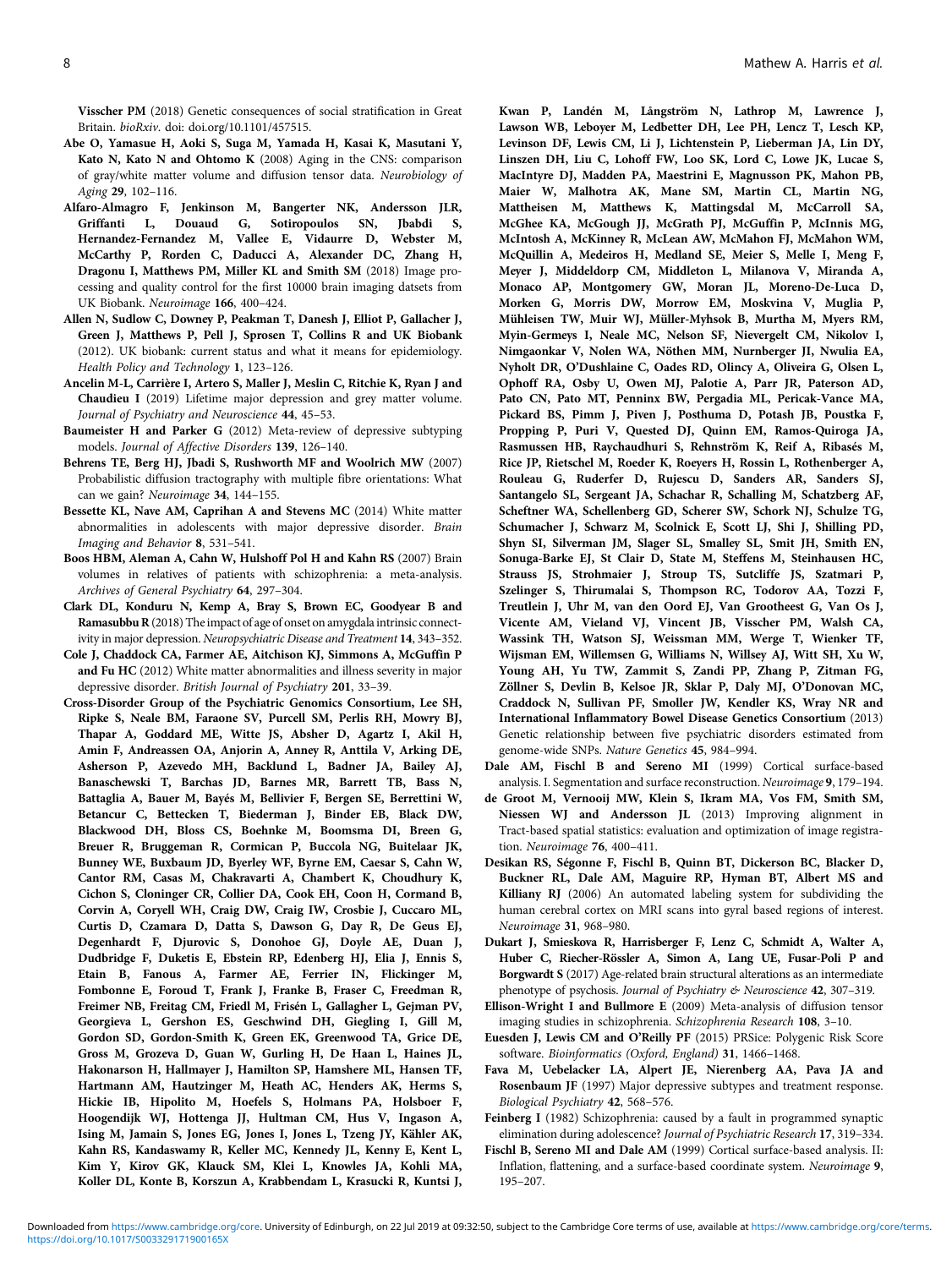- <span id="page-9-0"></span>Fischl B, van der Kouwe A, Destrieux C, Halgren E, Ségonne F, Salat DH, Busa E, Seidman LJ, Goldstein J, Kennedy D, Caviness V, Makris N, Rosen B and Dale AM (2004) Automatically parcellating the human cerebral cortex. Cerebral Cortex 14, 11–22.
- Flint J and Kendler KS (2014) The genetics of major depression. Neuron 81, 484–503.
- Fry A, Littlejohns TJ, Sudlow C, Doherty N, Adamska L, Sprosen T, Collins R and Allen NE (2017) Comparison of sociodemographic and health-related characteristics of UK Biobank participants with those of the general population. American Journal of Epidemiology 186, 1026–1034.
- Gallo JJ and Rabins PV (1999) Depression without sadness: alternative presentations of depression in late life. American Family Physician 60, 820–826.
- Glausier JR and Lewis DA (2013) Dendritic spine pathology in schizophrenia. Neuroscience 251, 90–107.
- Hagenaars SP, Harris SE, Davies G, Hill WD, Liewald DC, Ritchie SJ, Marioni RE, Fawns-Ritchie C, Cullen B, Malik R, METASTROKE Consortium, International Consortium for Blood Pressure GWAS, SpiroMeta Consortium, CHARGE Consortium Pulmonary Group, CHARGE Consortium Aging and Longevity Group, Worrall BB, Sudlow CL, Wardlaw JM, Gallacher J, Pell J, McIntosh AM, Smith DJ, Gale CR and Deary IJ (2016). Shared genetic aetiology between cognitive functions and physical and mental health in UK Biobank ( $N = 112151$ ) and 24 GWAS consortia. Molecular Psychiatry 21, 1624–1632.
- Hasler G, Drevets WC, Manji HK and Charney DS (2004) Discovering endophenotypes for major depression. Neuropsychopharmacology 29, 1765–1781.
- Henning C(2015) fpc: Flexible Procedures for Clustering. R package version 2.1-10.
- Howard DM, Clarke TK, Adams MJ, Hafferty JD, Wigmore EM, Zeng Y, Hall LS, Gibson J, Boutin TS, Hayward C, Thomson PA, Porteous DJ, Smith BH, Murray AD, Major Depressive Disorder Working Group of the Psychiatric GWAS Consortium, Haley CS, Deary IJ, Whalley HC and McIntosh AM (2017). The stratification of major depressive disorder into genetic subgroups. bioRxiv. doi: doi.org/10.1101/134601.
- Howard DM, Adams MJ, Clarke TK, Hafferty JD, Gibson J, Shirali M, Coleman JRI, Hagenaars SP, Ward J, Wigmore EM, Alloza C, Shen X, Barbu MC, Xu EY, Whalley HC, Marioni RE, Porteous DJ, Davies G, Deary IJ, Hemani G, Berger K, Teismann H, Rawal R, Arolt V, Baune BT, Dannlowski U, Domschke K, Tian C, Hinds DA, 23andMe Research Team, Major Depressive Disorder Working Group of the Psychiatric Genomics Consortium, Trzaskowski M, Byrne EM, Ripke S, Smith DJ, Sullivan PF, Wray NR, Breen G, Lewis CM and McIntosh AM (2019). Genome-wide meta-analysis of depression identifies 102 independent variants and highlights the importance of prefrontal brain regions. Nature Neuroscience 22, 343–352.
- Jaworska N, MacMaster FP, Gaxiola I, Cortese F, Goodyear B and Ramasubbu R (2014) A preliminary study of the age of onset and childhood trauma on cortical thickness in major depressive disorder. BioMed Research International 2014, 410472.
- Kennedy SH (2008) Core symptoms of major depressive disorder: relevance to diagnosis and treatment. Dialogues in Clinical Neuroscience 10, 271–277.
- Keshavan MS, Anderson S and Pettegrew JW (1994) Is schizophrenia due to excessive synaptic pruning in the prefrontal cortex? The Feinberg hypothesis revisited. Journal of Psychiatric Research 28, 239–265.
- Keshavan MS, Tandon R, Boutros NN and Nasrallah HA (2008) Schizophrenia, "just the facts": what we know in 2008 Part 3: neurobiology. Schizophrenia Research 106, 89–107.
- Kessler RC, Andrews G, Mroczek D, Ustun B and Wittchen H-U (1998) The World Health Organization Composite International Diagnostic interview short-form (CIDI-SF). International Journal of Methods in Psychiatric Research 7, 171–185.
- Kim MJ, Hamilton JP and Gotlib IH (2008) Reduced caudate gray matter volume in women with major depressive disorder. Psychiatry Research 164, 114–122.
- Kroenke K, Spitzer RL and Williams JB (2001) The PHQ-9: validity of a brief depression severity measure. Journal of General Internal Medicine 16, 606–613. Lawrie SM, Whalley HC, Abukmeil SS, Kestelman JN, Donnelly L, Miller P,
- Best JJ, Owens DG and Johnstone EC (2001) Brain structure, genetic

liability, and psychotic symptoms in subjects at high risk of developing schizophrenia. Biological Psychiatry 49, 811–823.

- Lu Y, Liang H, Han D, Mo Y, Li Z, Cheng Y, Xu X, Shen Z, Tan C, Zhao W, Zhu Y and Sun X (2016) The volumetric and shape changes of the putamen and thalamus in first episode, untreated major depressive disorder. Neuroimage Clinical 11, 658–666.
- MacMaster FP, Mirza Y, Szeszko PR, Kmiecik LE, Easter PC, Taormina SP, Lynch M, Rose M, Moore GJ and Rosenberg DR (2008) Amygdala and hippocampal volumes in familial early onset major depressive disorder. Biological Psychiatry 63, 385–390.
- Milaneschi Y, Lamers F, Peyrot WJ, Baune BT, Breen G, Dehghan A, Forstner AJ, Grabe HJ, Homuth G, Kan C, Lewis C, Mullins N, Nauck M, Pistis G, Preisig M, Rivera M, Rietschel M, Streit F, Strohmaier J, Teumer A, Van der Auwera S, Wray NR, Boomsma DI, Penninx BWJH and CHARGE Inflammation Working Group and the Major Depressive Disorder Working Group of the Psychiatric Genomics Consortium (2017) Genetic association of major depression with atypical features and obesity-related immunometabolic dysregulations. JAMA Psychiatry 74, 1214–1225.
- Miller KL, Alfaro-Almagro F, Bangerter NK, Thomas DL, Yacoub E, Xu J, Bartsch AJ, Jbabdi S, Sotiropoulos SN, Andersson JL, Griffanti L, Douaud G, Okell TW, Weale P, Dragonu I, Garratt S, Hudson S, Collins R, Jenkinson M, Matthews PM and Smith SM (2016) Multimodal population brain imaging in the UK biobank prospective epidemiological study. Nature Neuroscience 19, 1523–1536.
- Murdoch D and Chow ED (2013) ellipse: Functions for drawing ellipses and ellipse-like confidence regions. R package version 0.3-8.
- Papmeyer M, Giles S, Sussmann JE, Kielty S, Stewart T, Lawrie SM, Whalley HC and McIntosh AM (2015) Cortical thickness in individuals at high familial risk of mood disorders as they develop major depressive disorder. Biological Psychiatry 78, 58–66.
- Patenaude B, Smith SM, Kennedy DN and Jenkinson M (2011) A Bayesian model of shape and appearance for subcortical brain segmentation. Neuroimage 56, 907–922.
- Power RA, Tansey KE, Buttenschøn HN, Cohen-Woods S, Bigdeli T, Hall LS, Kutalik Z, Lee SH, Ripke S, Steinberg S, Teumer A, Viktorin A, Wray NR, Arolt V, Baune BT, Boomsma DI, Børglum AD, Byrne EM, Castelao E, Craddock N, Craig IW, Dannlowski U, Deary IJ, Degenhardt F, Forstner AJ, Gordon SD, Grabe HJ, Grove J, Hamilton SP, Hayward C, Heath AC, Hocking LJ, Homuth G, Hottenga JJ, Kloiber S, Krogh J, Landén M, Lang M, Levinson DF, Lichtenstein P, Lucae S, MacIntyre DJ, Madden P, Magnusson PKE, Martin NG, McIntosh AM, Middeldorp CM, Milaneschi Y, Montgomery GW, Mors O, Müller-Myhsok B, Nyholt DR, Oskarsson H, Owen MJ, Padmanabhan S, Penninx BWJH, Pergadia ML, Porteous DJ, Potash JB, Preisig M, Rivera M, Shi J, Shyn SI, Sigurdsson E, Smit JH, Smith BH, Stefansson H, Stefansson K, Strohmaier J, Sullivan PF, Thomson P, Thorgeirsson TE, Van der Auwera S, Weissman MM, CONVERGE Consortium, CARDIoGRAM Consortium, GERAD1 Consortium, Breen G and Lewis CM (2017) Genome-wide association for major depression through age at onset stratification: Major Depressive Disorder Working Group of the Psychiatric Genetics Consortium. Biological Psychiatry 81, 325–335.
- R Core Team (2013) R: A Language and Environment for Statistical Computing. Vienna: R Foundation for Statistical Computing.
- Ripke S, Wray NR, Lewis CM, Hamilton SP, Weissman MM, Breen G, Byrne EM, Blackwood DH, Boomsma DI, Cichon S, Heath AC, Holsboer F, Lucae S, Madden PA, Martin NG, McGuffin P, Muglia P, Noethen MM, Penninx BP, Pergadia ML, Potash JB, Rietschel M, Lin D, Müller-Myhsok B, Shi J, Steinberg S, Grabe HJ, Lichtenstein P, Magnusson P, Perlis RH, Preisig M, Smoller JW, Stefansson K, Uher R, Kutalik Z, Tansey KE, Teumer A, Viktorin A, Barnes MR, Bettecken T, Binder EB, Breuer R, Castro VM, Churchill SE, Coryell WH, Craddock N, Craig IW, Czamara D, De Geus EJ, Degenhardt F, Farmer AE, Fava M, Frank J, Gainer VS, Gallagher PJ, Gordon SD, Goryachev S, Gross M, Guipponi M, Henders AK, Herms S, Hickie IB, Hoefels S, Hoogendijk W, Hottenga JJ, Iosifescu DV, Ising M, Jones I,